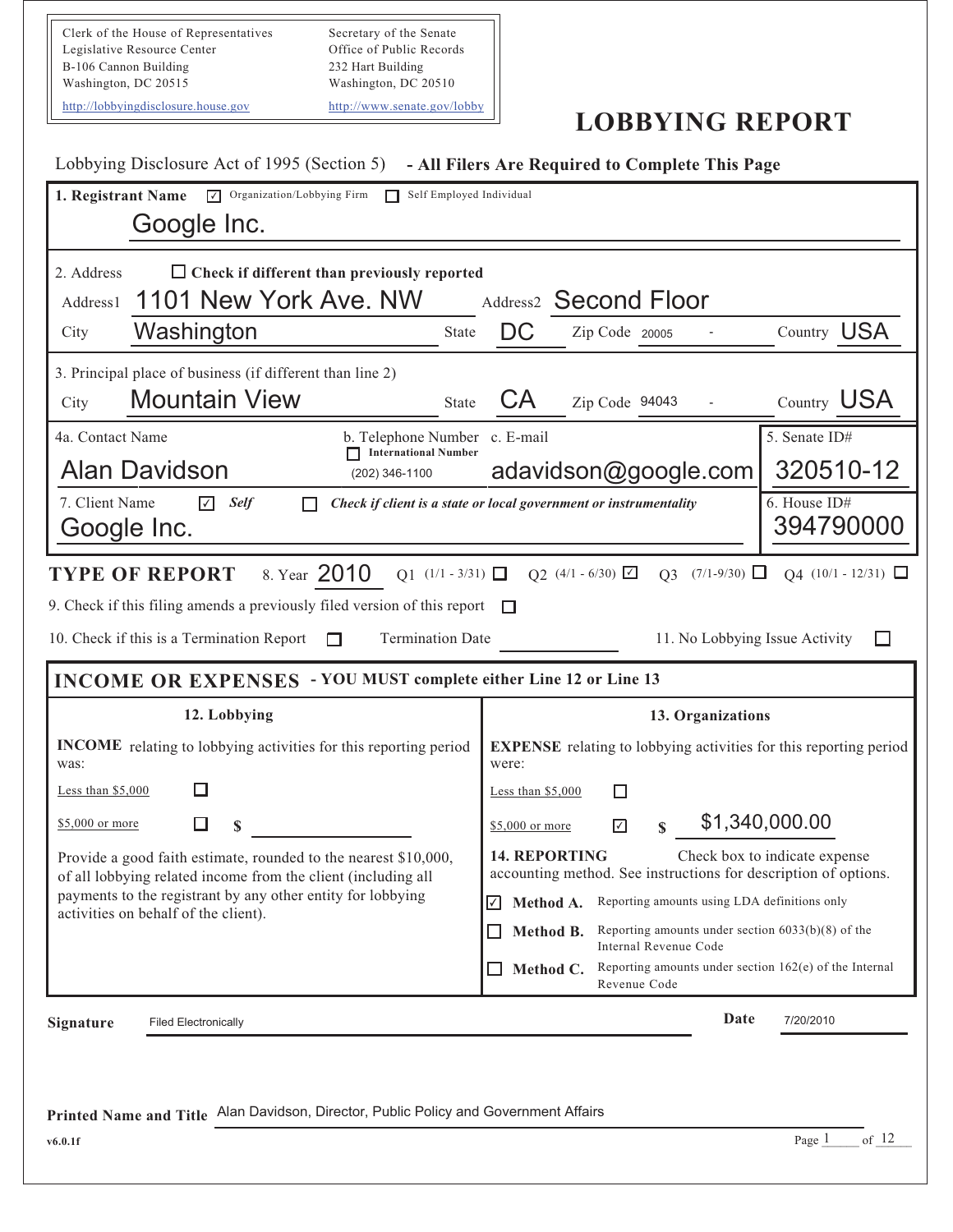| Registrant | Google Inc.                                                 |                |                                                                                    | Client Name   | Google Inc.                                                                                                                                                                                                                                    |
|------------|-------------------------------------------------------------|----------------|------------------------------------------------------------------------------------|---------------|------------------------------------------------------------------------------------------------------------------------------------------------------------------------------------------------------------------------------------------------|
|            |                                                             |                |                                                                                    |               |                                                                                                                                                                                                                                                |
|            | information as requested. Add additional page(s) as needed. |                |                                                                                    |               | <b>LOBBYING ACTIVITY</b> Select as many codes as necessary to reflect the general issue areas in which the registrant<br>engaged in lobbying on behalf of the client during the reporting period. Using a separate page for each code, provide |
|            | 15. General issue area code                                 | ADV            | <b>ADVERTISING</b>                                                                 |               | (one per page)                                                                                                                                                                                                                                 |
|            | 16. Specific lobbying issues                                |                |                                                                                    |               |                                                                                                                                                                                                                                                |
|            |                                                             |                |                                                                                    |               | Regulation of online advertising; privacy and competition issues in online advertising.                                                                                                                                                        |
|            |                                                             |                |                                                                                    |               |                                                                                                                                                                                                                                                |
|            | 17. House(s) of Congress and Federal agencies               |                |                                                                                    | Check if None |                                                                                                                                                                                                                                                |
|            |                                                             |                |                                                                                    |               | House of Representatives, Senate, Federal Trade Commission (FTC), Executive Office of the                                                                                                                                                      |
|            | President (EOP)                                             |                |                                                                                    |               |                                                                                                                                                                                                                                                |
|            |                                                             |                |                                                                                    |               |                                                                                                                                                                                                                                                |
|            |                                                             |                |                                                                                    |               |                                                                                                                                                                                                                                                |
|            |                                                             |                |                                                                                    |               |                                                                                                                                                                                                                                                |
|            |                                                             |                |                                                                                    |               |                                                                                                                                                                                                                                                |
|            |                                                             |                |                                                                                    |               |                                                                                                                                                                                                                                                |
|            |                                                             |                |                                                                                    |               |                                                                                                                                                                                                                                                |
|            |                                                             |                |                                                                                    |               |                                                                                                                                                                                                                                                |
|            |                                                             |                |                                                                                    |               |                                                                                                                                                                                                                                                |
|            |                                                             |                | 18. Name of each individual who acted as a lobbyist in this issue area             |               |                                                                                                                                                                                                                                                |
| First Name |                                                             | Last Name      |                                                                                    | Suffix        | Covered Official Position (if applicable)<br>New                                                                                                                                                                                               |
| Alan       |                                                             | Davidson       |                                                                                    |               |                                                                                                                                                                                                                                                |
| Johanna    |                                                             | Shelton        |                                                                                    |               |                                                                                                                                                                                                                                                |
| Pablo      |                                                             | Chavez         |                                                                                    |               |                                                                                                                                                                                                                                                |
| Seth       |                                                             | Webb           |                                                                                    |               |                                                                                                                                                                                                                                                |
| Will       |                                                             | <b>DeVries</b> |                                                                                    |               |                                                                                                                                                                                                                                                |
|            |                                                             |                |                                                                                    |               |                                                                                                                                                                                                                                                |
|            |                                                             |                |                                                                                    |               |                                                                                                                                                                                                                                                |
|            |                                                             |                |                                                                                    |               |                                                                                                                                                                                                                                                |
|            |                                                             |                |                                                                                    |               |                                                                                                                                                                                                                                                |
|            |                                                             |                | 19. Interest of each foreign entity in the specific issues listed on line 16 above |               | Check if None<br>$\sqrt{ }$                                                                                                                                                                                                                    |
|            |                                                             |                |                                                                                    |               |                                                                                                                                                                                                                                                |
|            |                                                             |                |                                                                                    |               |                                                                                                                                                                                                                                                |
|            |                                                             |                |                                                                                    |               |                                                                                                                                                                                                                                                |
|            |                                                             |                |                                                                                    |               |                                                                                                                                                                                                                                                |
|            |                                                             |                |                                                                                    |               |                                                                                                                                                                                                                                                |
|            |                                                             |                |                                                                                    |               | <b>Printed Name and Title Alan Davidson, Director, Public Policy and Government Affairs</b>                                                                                                                                                    |
| v6.0.1f    |                                                             |                |                                                                                    |               | Page 2<br>of $12$                                                                                                                                                                                                                              |
|            |                                                             |                |                                                                                    |               |                                                                                                                                                                                                                                                |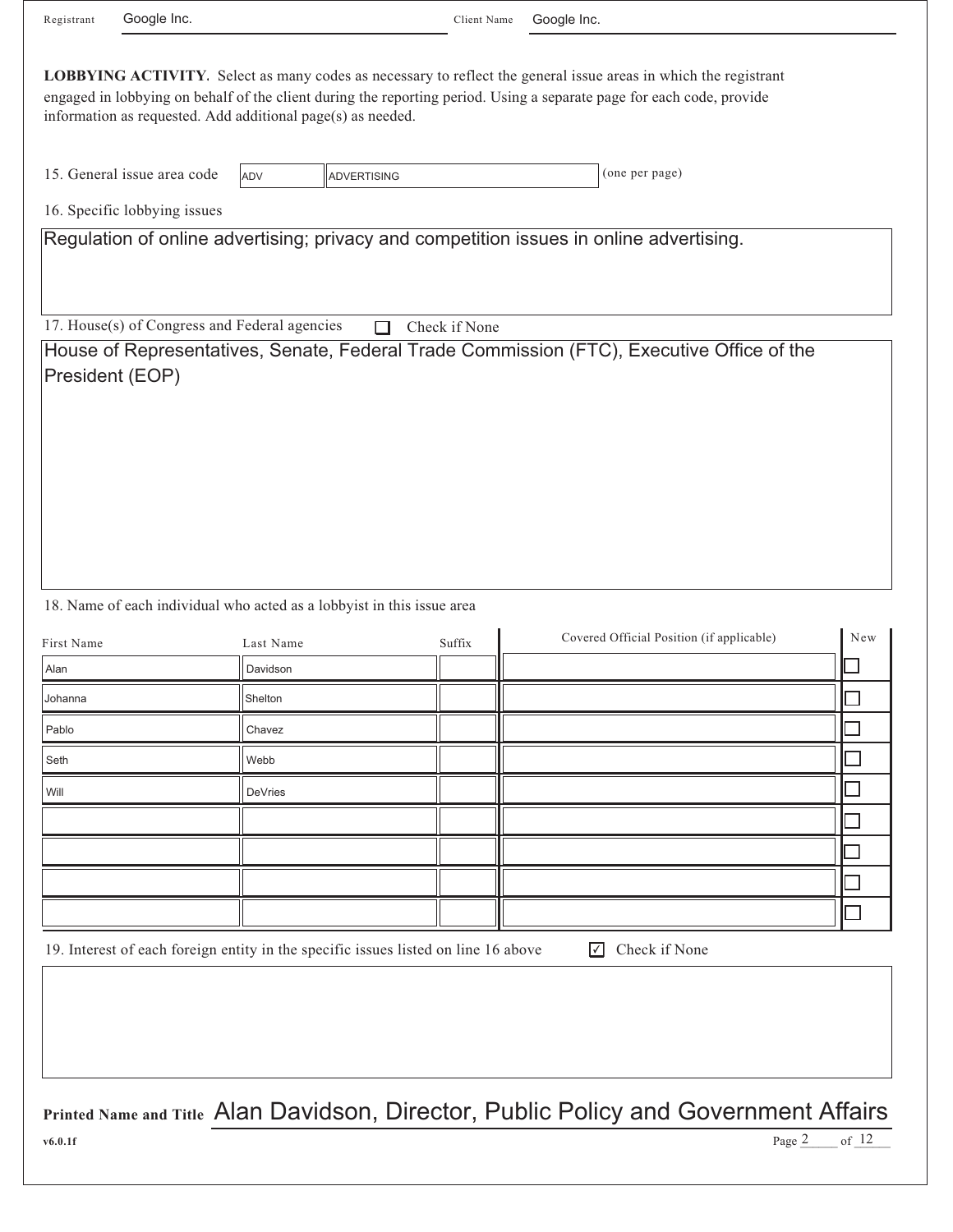Registrant Google Inc. The Client Name Client Name

Google Inc.

**LOBBYING ACTIVITY.** Select as many codes as necessary to reflect the general issue areas in which the registrant engaged in lobbying on behalf of the client during the reporting period. Using a separate page for each code, provide information as requested. Add additional page(s) as needed.

15. General issue area code  $\vert$  CPT  $\vert$  COPYRIGHT/PATENT/TRADEMARK (one per page)

16. Specific lobbying issues

S. 515 and H.R. 1260 - Patent Reform Act of 2009; Digital Millennium Copyright Act service provider safe harbors; intellectual property enforcement; Section 107 fair use exceptions; music licensing; treatment of "orphan" works; Request of the Intellectual Property Enforcement Coordinator for Public Comments Regarding the Joint Strategic Plan; H.R. 5322 - The PTO Funding Stabilization Act of 2010; general trademark issues.

17. House(s) of Congress and Federal agencies  $\Box$  Check if None

 $|_{\rm CPT}$ 

House of Representatives, Senate, Commerce, Dept of (DOC), Executive Office of the President (EOP), Office of the Vice President of the United States, Federal Bureau of Investigation (FBI), Justice, Dept of (DOJ)

18. Name of each individual who acted as a lobbyist in this issue area

| First Name | Last Name | Suffix | Covered Official Position (if applicable) | New |
|------------|-----------|--------|-------------------------------------------|-----|
| Alan       | Davidson  |        |                                           |     |
| Johanna    | Shelton   |        |                                           |     |
| Robert     | Tai       |        |                                           |     |
| Seth       | Webb      |        |                                           |     |
|            |           |        |                                           |     |
|            |           |        |                                           |     |
|            |           |        |                                           |     |
|            |           |        |                                           |     |
|            |           |        |                                           |     |

19. Interest of each foreign entity in the specific issues listed on line 16 above

**□** Check if None

Page  $3$  of  $12$ 

**Printed Name and Title** Alan Davidson, Director, Public Policy and Government Affairs

**v6.0.1f** Page 3 of 12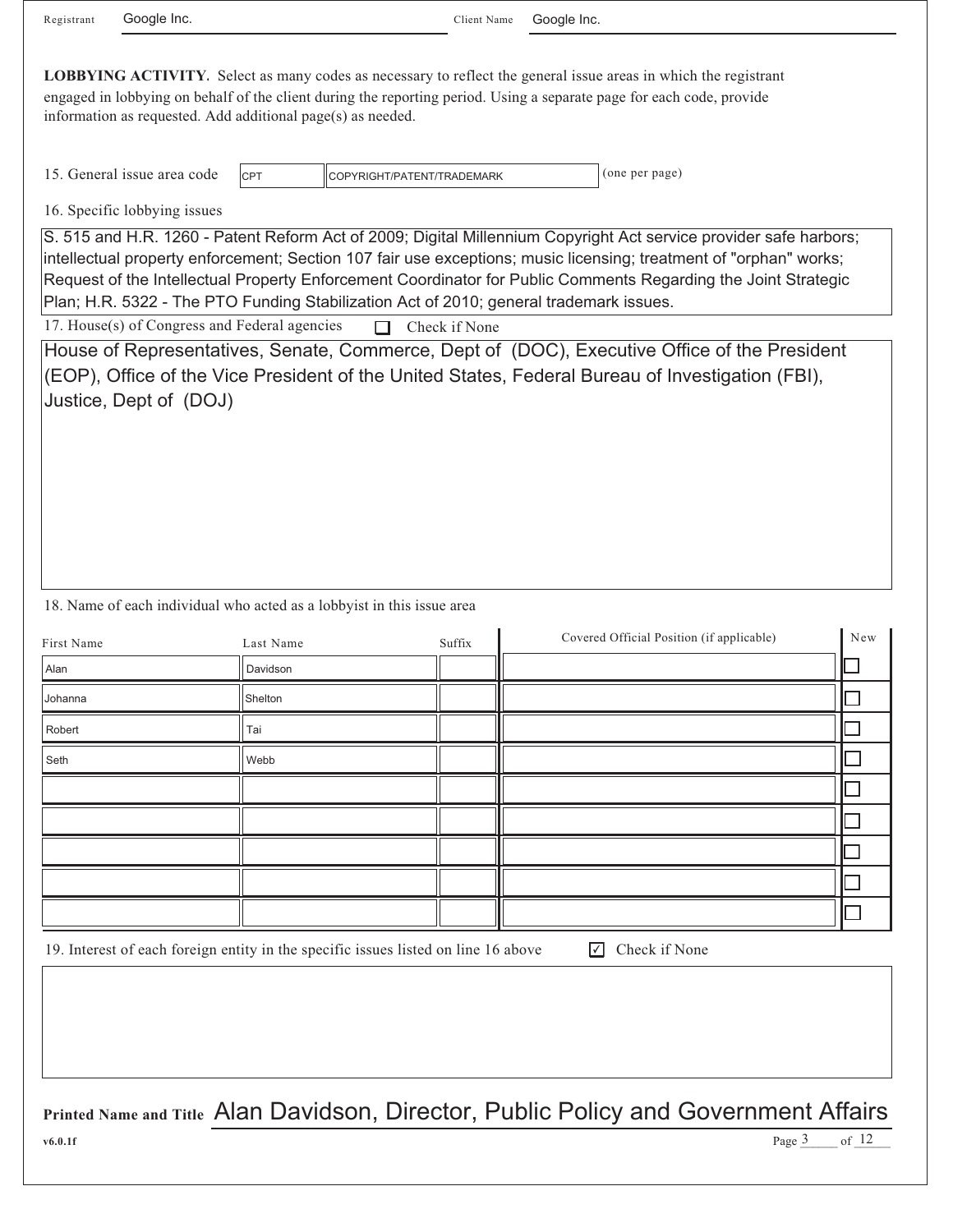Registrant Google Inc. The Client Name Client Name

Google Inc.

| <b>LOBBYING ACTIVITY.</b> Select as many codes as necessary to reflect the general issue areas in which the registrant |
|------------------------------------------------------------------------------------------------------------------------|
| engaged in lobbying on behalf of the client during the reporting period. Using a separate page for each code, provide  |
| information as requested. Add additional page(s) as needed.                                                            |

15. General issue area code (one per page) CONSUMER ISSUES/SAFETY/PRODUCTS

16. Specific lobbying issues

General online consumer protection issues; online child safety protection issues; privacy and data security issues; cloud computing security; S. 3480 - Protecting Cyberspace as a National Asset Act of 2010; S. 1490 - Personal Data Privacy and Security Act of 2009; S. 139 - Data Breach Notification Act.

17. House(s) of Congress and Federal agencies  $\Box$  Check if None

 $|_{\mathsf{CSP}}$ 

House of Representatives, Senate, Executive Office of the President (EOP), Federal Trade Commission (FTC), Commerce, Dept of (DOC)

## 18. Name of each individual who acted as a lobbyist in this issue area

| First Name | Last Name | Suffix | Covered Official Position (if applicable) | $\operatorname{New}$ |
|------------|-----------|--------|-------------------------------------------|----------------------|
| Alan       | Davidson  |        |                                           |                      |
| Dorothy    | Chou      |        |                                           |                      |
| Harry      | Wingo     |        |                                           |                      |
| Johanna    | Shelton   |        |                                           |                      |
| Pablo      | Chavez    |        |                                           |                      |
| Robert     | Tai       |        |                                           |                      |
| Seth       | Webb      |        |                                           |                      |
| Will       | DeVries   |        |                                           |                      |
|            |           |        |                                           |                      |

19. Interest of each foreign entity in the specific issues listed on line 16 above

**▽** Check if None

of 12

Page  $\frac{4}{2}$  of  $\frac{12}{2}$ 

**Printed Name and Title** Alan Davidson, Director, Public Policy and Government Affairs

**v6.0.1f**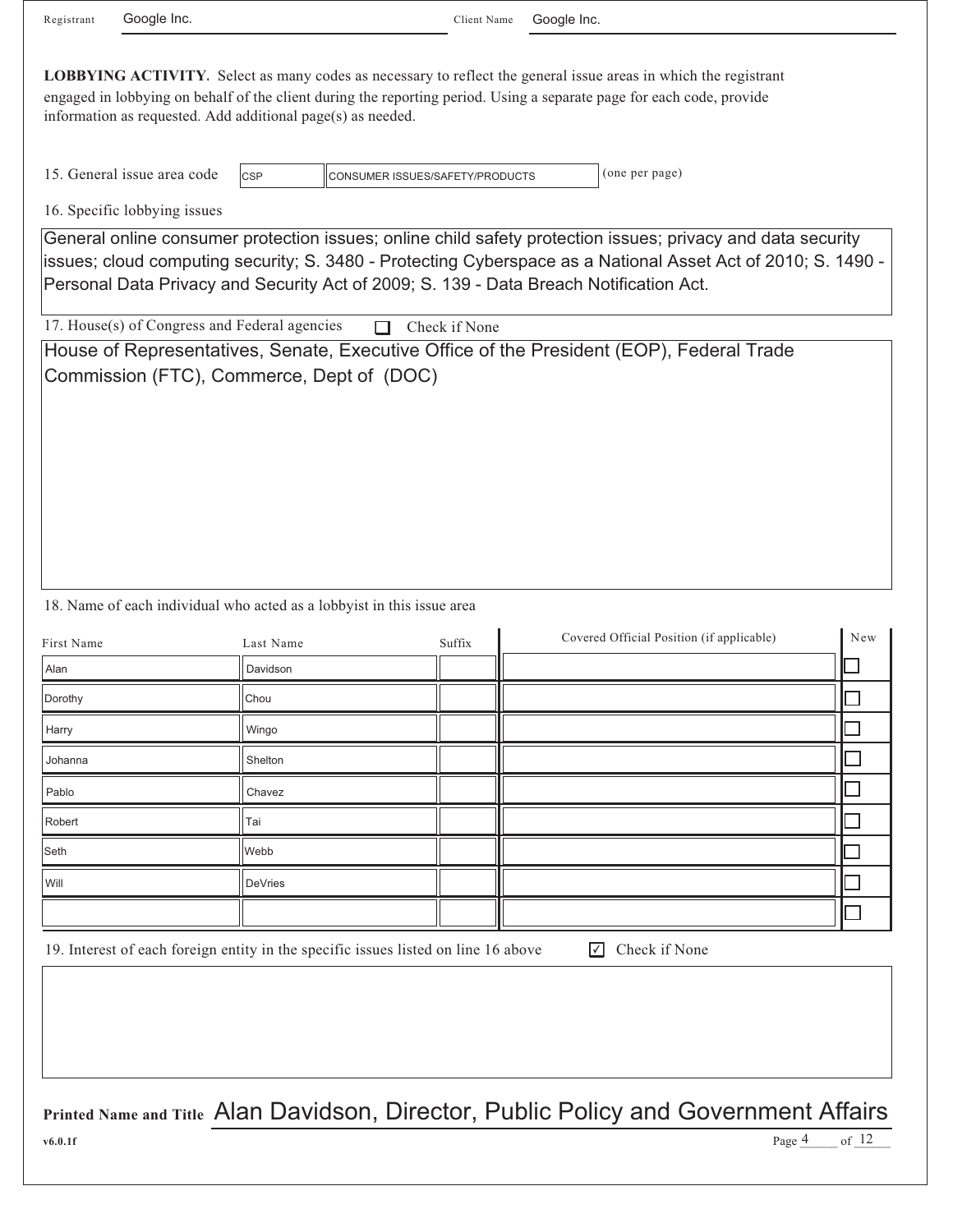| Registrant          | Google Inc.                                                 |                    |                                                                                    | Client Name   | Google Inc.                                                                                                                                                                                                                              |
|---------------------|-------------------------------------------------------------|--------------------|------------------------------------------------------------------------------------|---------------|------------------------------------------------------------------------------------------------------------------------------------------------------------------------------------------------------------------------------------------|
|                     |                                                             |                    |                                                                                    |               |                                                                                                                                                                                                                                          |
|                     | information as requested. Add additional page(s) as needed. |                    |                                                                                    |               | LOBBYING ACTIVITY. Select as many codes as necessary to reflect the general issue areas in which the registrant<br>engaged in lobbying on behalf of the client during the reporting period. Using a separate page for each code, provide |
|                     | 15. General issue area code                                 | <b>ENG</b>         | <b>ENERGY/NUCLEAR</b>                                                              |               | (one per page)                                                                                                                                                                                                                           |
|                     | 16. Specific lobbying issues                                |                    |                                                                                    |               |                                                                                                                                                                                                                                          |
|                     |                                                             |                    |                                                                                    |               | Renewable energy policies; electricity grid upgrades (SmartGrid); consumer energy information.                                                                                                                                           |
|                     | 17. House(s) of Congress and Federal agencies               |                    | П                                                                                  | Check if None |                                                                                                                                                                                                                                          |
|                     |                                                             |                    | House of Representatives, Senate, Energy, Dept of                                  |               |                                                                                                                                                                                                                                          |
|                     |                                                             |                    | 18. Name of each individual who acted as a lobbyist in this issue area             |               | Covered Official Position (if applicable)<br>New                                                                                                                                                                                         |
| First Name<br>Harry |                                                             | Last Name<br>Wingo |                                                                                    | Suffix        |                                                                                                                                                                                                                                          |
| Seth                |                                                             | Webb               |                                                                                    |               |                                                                                                                                                                                                                                          |
| Will                |                                                             | <b>DeVries</b>     |                                                                                    |               |                                                                                                                                                                                                                                          |
|                     |                                                             |                    |                                                                                    |               |                                                                                                                                                                                                                                          |
|                     |                                                             |                    |                                                                                    |               |                                                                                                                                                                                                                                          |
|                     |                                                             |                    |                                                                                    |               |                                                                                                                                                                                                                                          |
|                     |                                                             |                    |                                                                                    |               |                                                                                                                                                                                                                                          |
|                     |                                                             |                    |                                                                                    |               |                                                                                                                                                                                                                                          |
|                     |                                                             |                    |                                                                                    |               |                                                                                                                                                                                                                                          |
|                     |                                                             |                    |                                                                                    |               |                                                                                                                                                                                                                                          |
|                     |                                                             |                    | 19. Interest of each foreign entity in the specific issues listed on line 16 above |               | $\sqrt{ }$<br>Check if None                                                                                                                                                                                                              |
|                     |                                                             |                    |                                                                                    |               |                                                                                                                                                                                                                                          |
|                     |                                                             |                    |                                                                                    |               |                                                                                                                                                                                                                                          |
|                     |                                                             |                    |                                                                                    |               |                                                                                                                                                                                                                                          |
|                     |                                                             |                    |                                                                                    |               | Printed Name and Title Alan Davidson, Director, Public Policy and Government Affairs                                                                                                                                                     |
| v6.0.1f             |                                                             |                    |                                                                                    |               | of $12$<br>Page 5                                                                                                                                                                                                                        |
|                     |                                                             |                    |                                                                                    |               |                                                                                                                                                                                                                                          |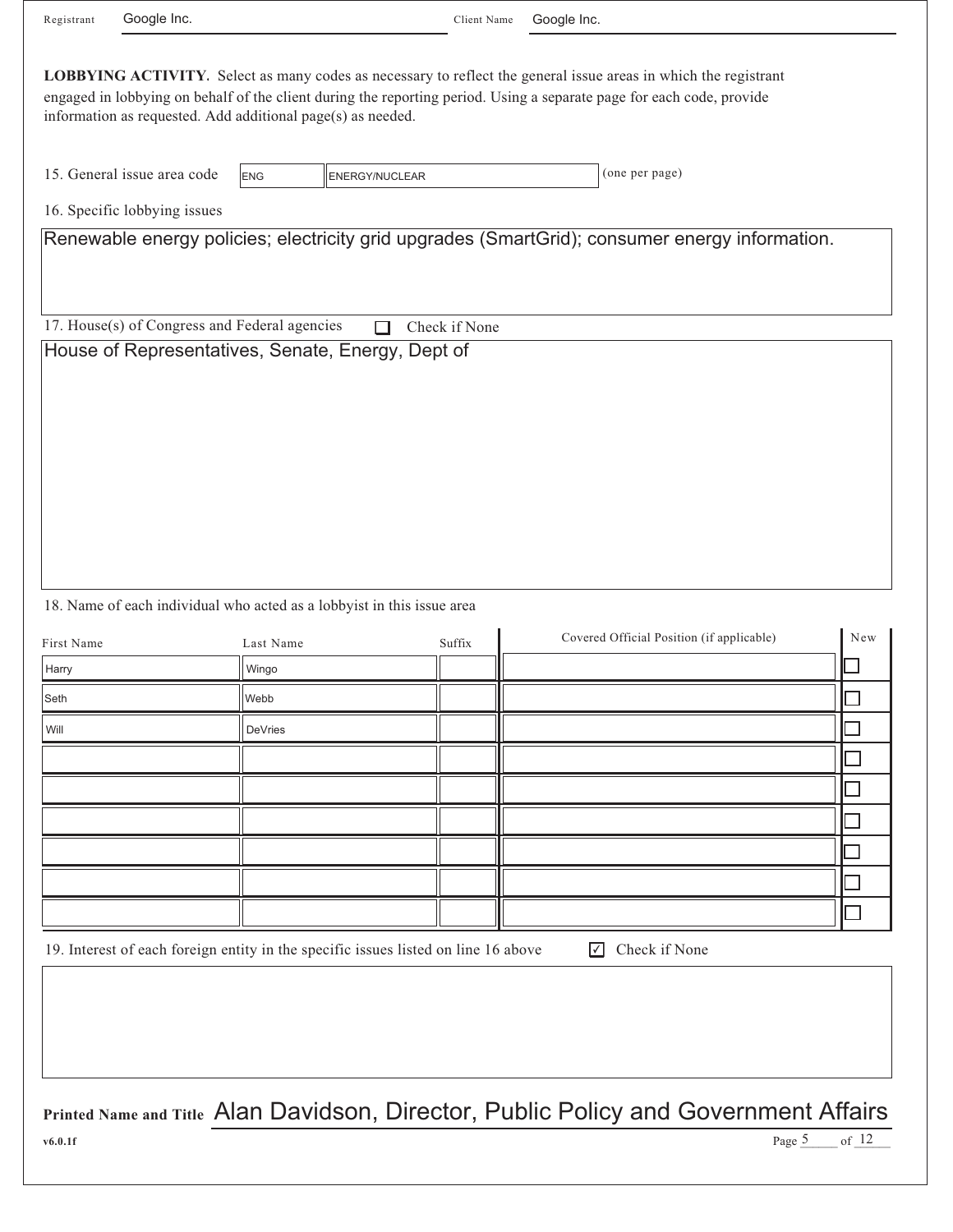| Registrant | Google Inc.                                                 |            |                          | Client Name   | Google Inc. |                                                                                                                                                                                                                                                 |
|------------|-------------------------------------------------------------|------------|--------------------------|---------------|-------------|-------------------------------------------------------------------------------------------------------------------------------------------------------------------------------------------------------------------------------------------------|
|            | information as requested. Add additional page(s) as needed. |            |                          |               |             | <b>LOBBYING ACTIVITY.</b> Select as many codes as necessary to reflect the general issue areas in which the registrant<br>engaged in lobbying on behalf of the client during the reporting period. Using a separate page for each code, provide |
|            | 15. General issue area code                                 | <b>FOR</b> | <b>FOREIGN RELATIONS</b> |               |             | (one per page)                                                                                                                                                                                                                                  |
|            | 16. Specific lobbying issues                                |            |                          |               |             |                                                                                                                                                                                                                                                 |
|            | H.R. 5694 - One Global Internet Act of 2010.                |            |                          |               |             | International freedom of expression and censorship; H.R. 2271 - Global Online Freedom Act of 2009;                                                                                                                                              |
|            | 17. House(s) of Congress and Federal agencies               |            |                          | Check if None |             |                                                                                                                                                                                                                                                 |
|            |                                                             |            |                          |               |             | House of Representatives, Senate, Commerce, Dept of (DOC), Executive Office of the President                                                                                                                                                    |
|            | (EOP), U.S. Trade Representative (USTR)                     |            |                          |               |             |                                                                                                                                                                                                                                                 |
|            |                                                             |            |                          |               |             |                                                                                                                                                                                                                                                 |

## 18. Name of each individual who acted as a lobbyist in this issue area

| First Name | Last Name | Suffix | Covered Official Position (if applicable) | New |
|------------|-----------|--------|-------------------------------------------|-----|
| Alan       | Davidson  |        |                                           |     |
| Dorothy    | Chou      |        |                                           |     |
| Johanna    | Shelton   |        |                                           |     |
| Pablo      | Chavez    |        |                                           |     |
| Seth       | Webb      |        |                                           |     |
|            |           |        |                                           |     |
|            |           |        |                                           |     |
|            |           |        |                                           |     |
|            |           |        |                                           |     |

19. Interest of each foreign entity in the specific issues listed on line 16 above

○ Check if None

of 12

Page  $6$ 

**Printed Name and Title** Alan Davidson, Director, Public Policy and Government Affairs

**v6.0.1f**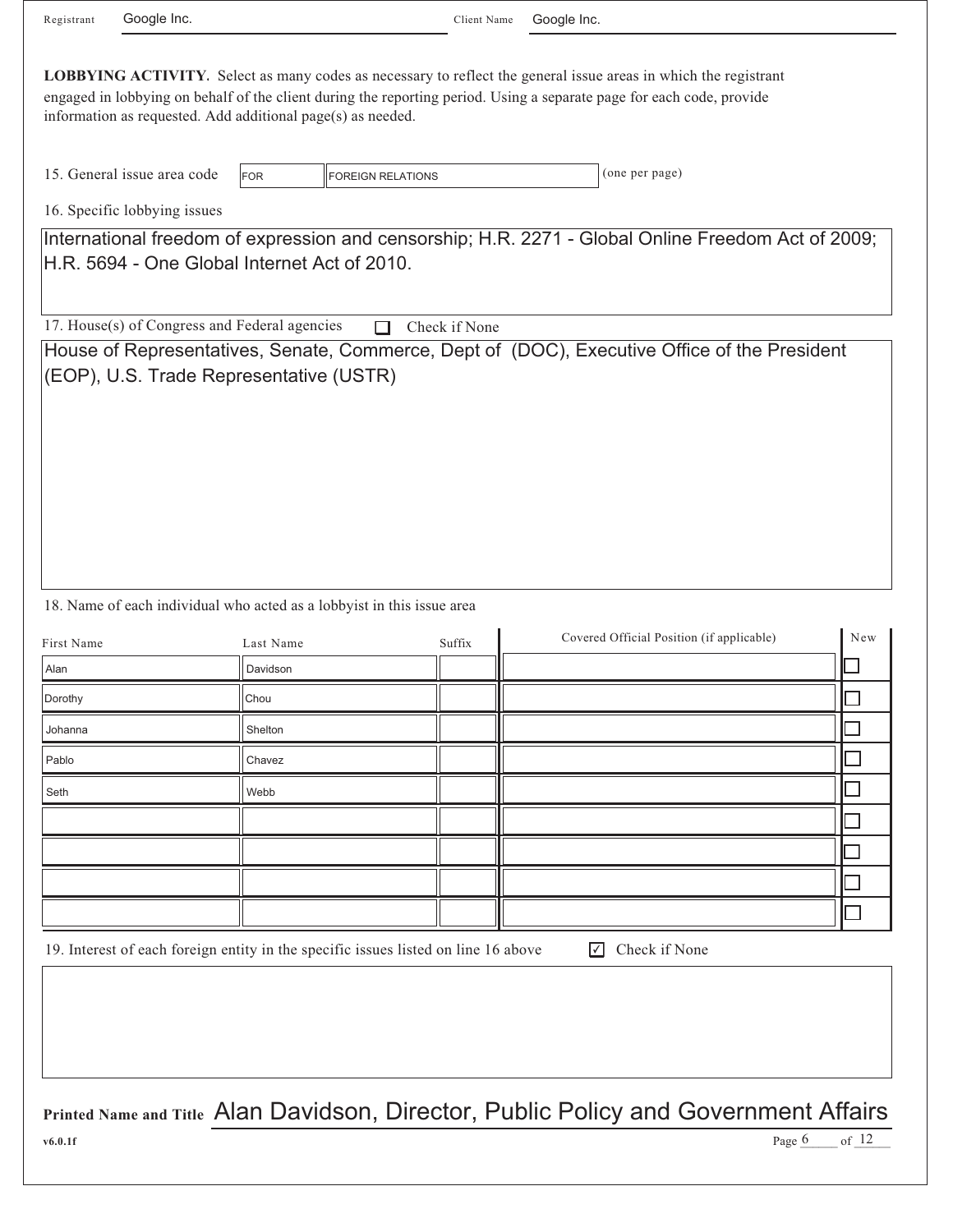| Registrant | Google Inc.                                                                     |                                                                                     | Client Name                      | Google Inc.                                                                                                                                                                                                                              |
|------------|---------------------------------------------------------------------------------|-------------------------------------------------------------------------------------|----------------------------------|------------------------------------------------------------------------------------------------------------------------------------------------------------------------------------------------------------------------------------------|
|            |                                                                                 | information as requested. Add additional page(s) as needed.                         |                                  | LOBBYING ACTIVITY. Select as many codes as necessary to reflect the general issue areas in which the registrant<br>engaged in lobbying on behalf of the client during the reporting period. Using a separate page for each code, provide |
|            | 15. General issue area code<br>16. Specific lobbying issues                     | <b>LBR</b>                                                                          | LABOR ISSUES/ANTITRUST/WORKPLACE | (one per page)                                                                                                                                                                                                                           |
|            |                                                                                 | Openness and competition in the online services market.                             |                                  |                                                                                                                                                                                                                                          |
|            | 17. House(s) of Congress and Federal agencies<br>Federal Trade Commission (FTC) | П                                                                                   | Check if None                    |                                                                                                                                                                                                                                          |
| First Name |                                                                                 | 18. Name of each individual who acted as a lobbyist in this issue area<br>Last Name | Suffix                           | Covered Official Position (if applicable)<br>New                                                                                                                                                                                         |
| Alan       |                                                                                 | Davidson                                                                            |                                  |                                                                                                                                                                                                                                          |
|            |                                                                                 |                                                                                     |                                  |                                                                                                                                                                                                                                          |
|            |                                                                                 |                                                                                     |                                  |                                                                                                                                                                                                                                          |
|            |                                                                                 |                                                                                     |                                  |                                                                                                                                                                                                                                          |
|            |                                                                                 |                                                                                     |                                  |                                                                                                                                                                                                                                          |
|            |                                                                                 |                                                                                     |                                  |                                                                                                                                                                                                                                          |
|            |                                                                                 |                                                                                     |                                  |                                                                                                                                                                                                                                          |
|            |                                                                                 |                                                                                     |                                  |                                                                                                                                                                                                                                          |
|            |                                                                                 |                                                                                     |                                  |                                                                                                                                                                                                                                          |
|            |                                                                                 | 19. Interest of each foreign entity in the specific issues listed on line 16 above  |                                  | Check if None<br>$\sqrt{ }$                                                                                                                                                                                                              |
|            |                                                                                 |                                                                                     |                                  |                                                                                                                                                                                                                                          |
| v6.0.1f    |                                                                                 |                                                                                     |                                  | Printed Name and Title Alan Davidson, Director, Public Policy and Government Affairs<br>of $12$<br>Page 7                                                                                                                                |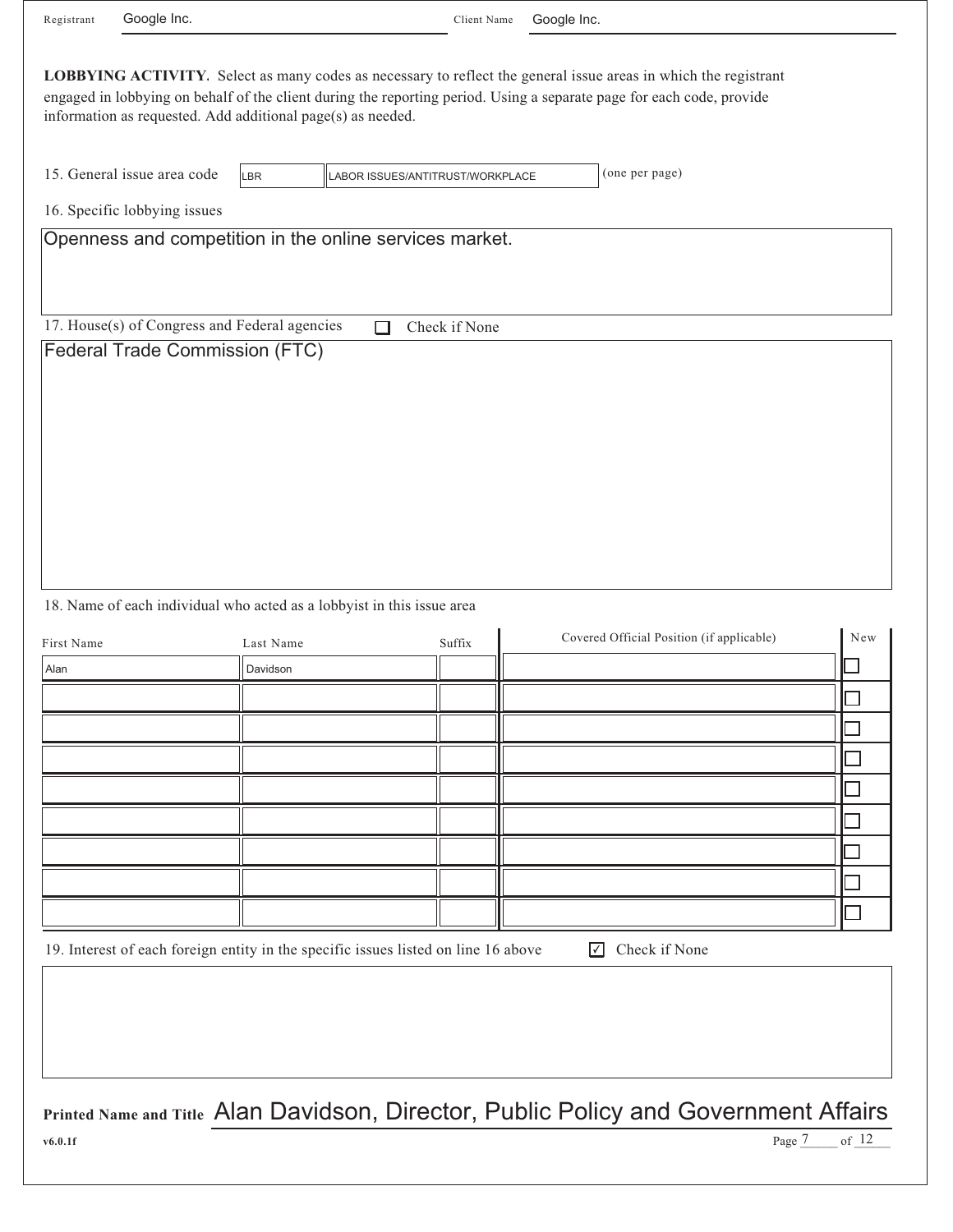|                                        | Google Inc.                                                                       |                    |                    | Client Name | Google Inc.                                                                                                                                                                                                                              |     |
|----------------------------------------|-----------------------------------------------------------------------------------|--------------------|--------------------|-------------|------------------------------------------------------------------------------------------------------------------------------------------------------------------------------------------------------------------------------------------|-----|
|                                        | information as requested. Add additional page(s) as needed.                       |                    |                    |             | LOBBYING ACTIVITY. Select as many codes as necessary to reflect the general issue areas in which the registrant<br>engaged in lobbying on behalf of the client during the reporting period. Using a separate page for each code, provide |     |
|                                        | 15. General issue area code                                                       | SCI                | SCIENCE/TECHNOLOGY |             | (one per page)                                                                                                                                                                                                                           |     |
|                                        | 16. Specific lobbying issues                                                      |                    |                    |             |                                                                                                                                                                                                                                          |     |
|                                        |                                                                                   |                    |                    |             | Congressional Internet Services Usage Rules and Policies, including cloud computing.                                                                                                                                                     |     |
|                                        | 17. House(s) of Congress and Federal agencies<br>House of Representatives, Senate |                    | Check if None<br>П |             |                                                                                                                                                                                                                                          |     |
|                                        |                                                                                   |                    |                    |             |                                                                                                                                                                                                                                          |     |
|                                        | 18. Name of each individual who acted as a lobbyist in this issue area            | Last Name<br>Wingo | Suffix             |             | Covered Official Position (if applicable)                                                                                                                                                                                                |     |
|                                        |                                                                                   | Shelton            |                    |             |                                                                                                                                                                                                                                          |     |
| First Name<br>Harry<br>Johanna<br>Seth |                                                                                   | Webb               |                    |             |                                                                                                                                                                                                                                          | New |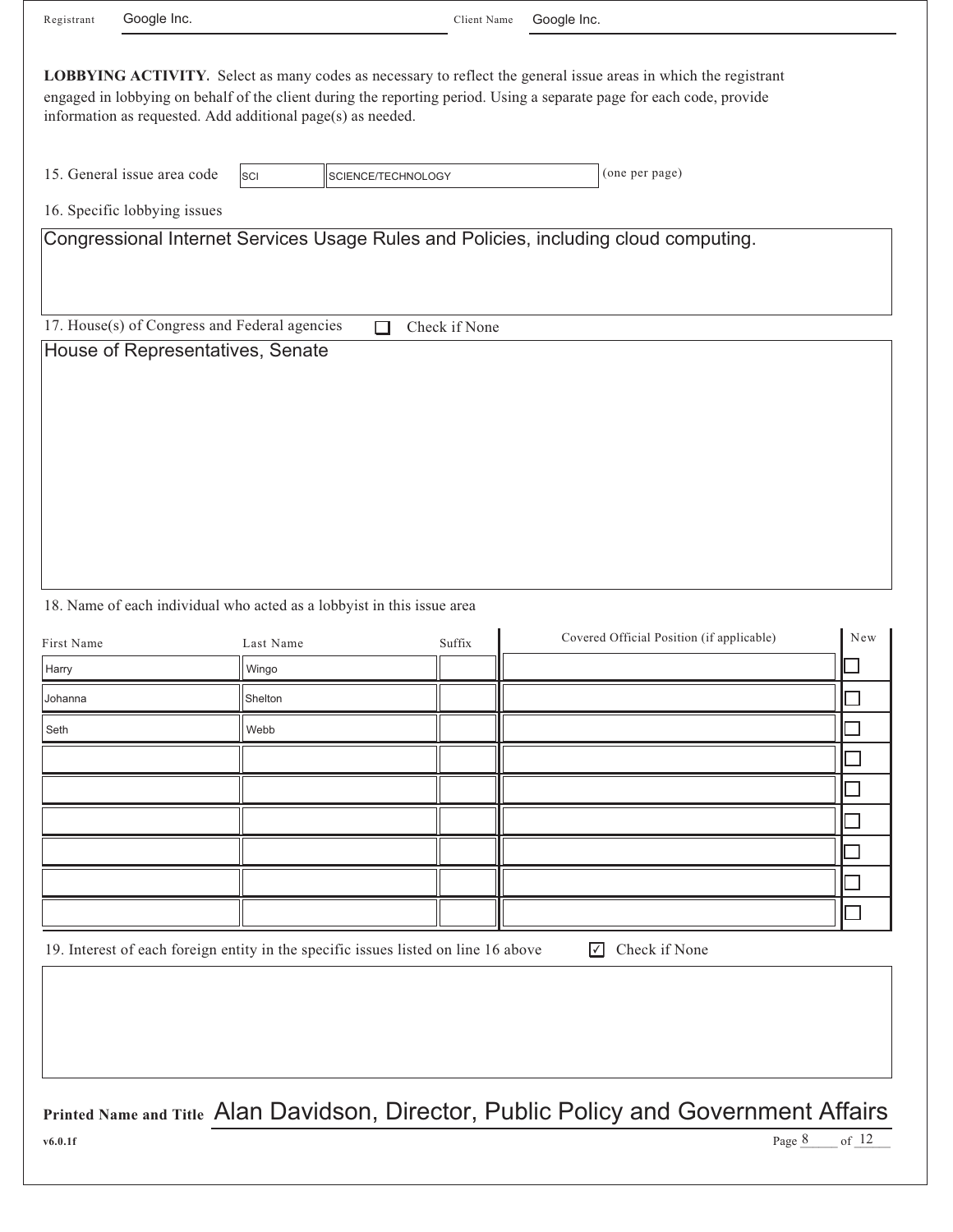| 15. General issue area code                             | <b>SMB</b>                                                             | <b>SMALL BUSINESS</b> | (one per page)                                                                                    |                                       |
|---------------------------------------------------------|------------------------------------------------------------------------|-----------------------|---------------------------------------------------------------------------------------------------|---------------------------------------|
| 16. Specific lobbying issues                            |                                                                        |                       |                                                                                                   |                                       |
|                                                         | online small business advertising issues.                              |                       | Issues regarding benefits of cloud computing and online advertising for small businesses; general |                                       |
|                                                         | 17. House(s) of Congress and Federal agencies                          | Check if None         |                                                                                                   |                                       |
|                                                         |                                                                        |                       |                                                                                                   |                                       |
|                                                         | 18. Name of each individual who acted as a lobbyist in this issue area |                       |                                                                                                   |                                       |
| First Name                                              | Last Name                                                              | Suffix                | Covered Official Position (if applicable)                                                         |                                       |
|                                                         | Chou                                                                   |                       |                                                                                                   |                                       |
|                                                         | Wingo                                                                  |                       |                                                                                                   |                                       |
|                                                         | Taylor                                                                 |                       | Staff Assistant, Rep. Ron Lewis                                                                   |                                       |
| Jennifer                                                | Taylor                                                                 |                       | Legislative Correspondent, Rep. Ron Lewis                                                         |                                       |
| Jennifer                                                | Taylor                                                                 |                       | Legislative Assistant, Rep. Ron Lewis                                                             |                                       |
|                                                         | Shelton                                                                |                       |                                                                                                   |                                       |
|                                                         | Webb                                                                   |                       |                                                                                                   |                                       |
|                                                         | DeVries                                                                |                       |                                                                                                   | $\boxdot$<br>$\sqrt{2}$<br>$\sqrt{2}$ |
| Dorothy<br>Harry<br>Jennifer<br>Johanna<br>Seth<br>Will |                                                                        |                       |                                                                                                   | $\mathcal{L}_{\mathcal{A}}$           |

**v6.0.1f**

Page  $9$  of  $12$ Page 9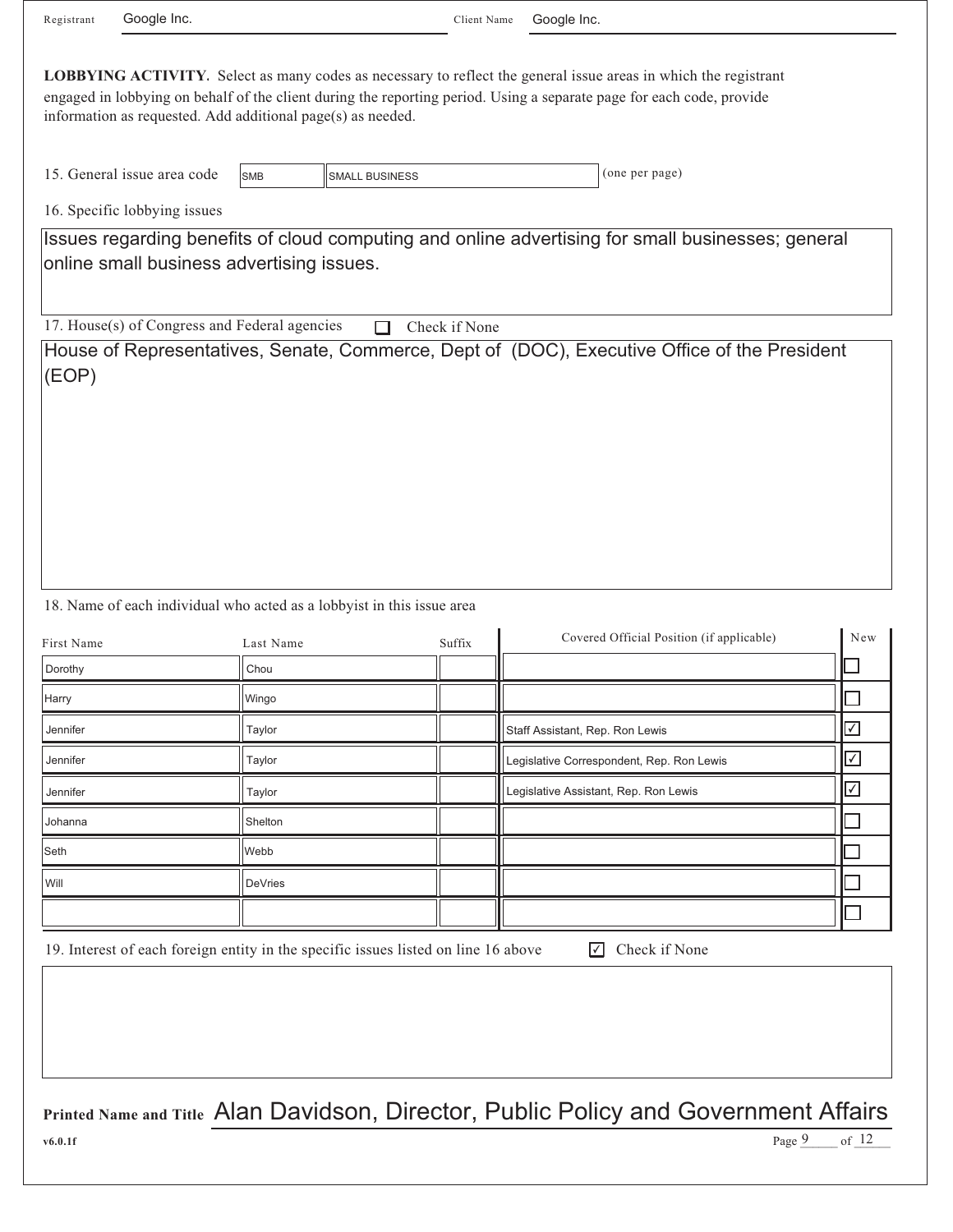| Registrant | Googl |
|------------|-------|
|------------|-------|

le Inc.

Client Name Google Inc.

| <b>LOBBYING ACTIVITY.</b> Select as many codes as necessary to reflect the general issue areas in which the registrant<br>engaged in lobbying on behalf of the client during the reporting period. Using a separate page for each code, provide<br>information as requested. Add additional page(s) as needed. |            |                           |                |  |  |  |  |  |  |  |
|----------------------------------------------------------------------------------------------------------------------------------------------------------------------------------------------------------------------------------------------------------------------------------------------------------------|------------|---------------------------|----------------|--|--|--|--|--|--|--|
| 15. General issue area code                                                                                                                                                                                                                                                                                    | <b>TEC</b> | <b>TELECOMMUNICATIONS</b> | (one per page) |  |  |  |  |  |  |  |
| 16. Specific lobbying issues                                                                                                                                                                                                                                                                                   |            |                           |                |  |  |  |  |  |  |  |

Open Internet access; National Broadband Plan; spectrum allocation; TV white spaces proceeding; dynamic auction docket; VOIP regulation; broadcast political advertising issues; telecommunications accessibility; government access to communications; H.R. 3101 - Twenty-first Century Communications and Video Accessibility Act of 2009; S. 3304 - Equal Access to 21st Century Communications Act; inter-carrier compensation reform; universal service reform; H.R. 1 - American Recovery and Reinvestment Act of 2009.

17. House(s) of Congress and Federal agencies  $\Box$  Check if None

House of Representatives, Senate, Commerce, Dept of (DOC), Executive Office of the President (EOP), Federal Communications Commission (FCC)

## 18. Name of each individual who acted as a lobbyist in this issue area

| First Name | Last Name      | Suffix | Covered Official Position (if applicable) | New            |
|------------|----------------|--------|-------------------------------------------|----------------|
| Alan       | Davidson       |        |                                           |                |
| Jennifer   | Taylor         |        | Staff Assistant, Rep. Ron Lewis           | $ \checkmark $ |
| Jennifer   | Taylor         |        | Legislative Correspondent, Rep. Ron Lewis |                |
| Jennifer   | Taylor         |        | Legislative Assistant, Rep. Ron Lewis     | $\checkmark$   |
| Johanna    | Shelton        |        |                                           |                |
| Pablo      | Chavez         |        |                                           |                |
| Richard    | Whitt          |        |                                           |                |
| Seth       | Webb           |        |                                           |                |
| Will       | <b>DeVries</b> |        |                                           |                |

19. Interest of each foreign entity in the specific issues listed on line 16 above

**▽** Check if None

of  $12$ 

Page  $10$  of  $12$ 

**Printed Name and Title** Alan Davidson, Director, Public Policy and Government Affairs

**v6.0.1f**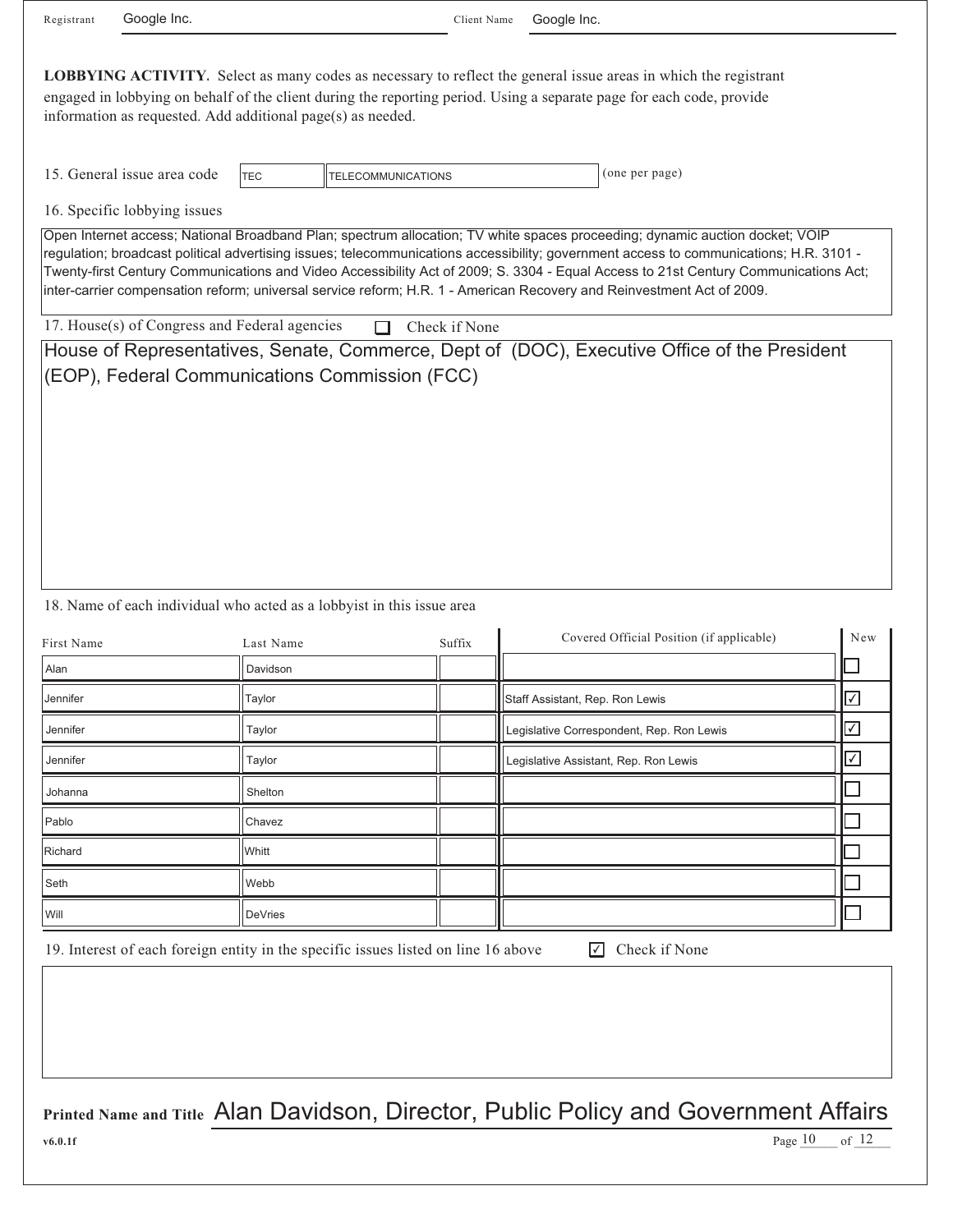| Google Inc.<br>Registrant                                                                                                                                                   |            | Client Name              | Google Inc. |                                                                                                                                                                                                                                                  |     |
|-----------------------------------------------------------------------------------------------------------------------------------------------------------------------------|------------|--------------------------|-------------|--------------------------------------------------------------------------------------------------------------------------------------------------------------------------------------------------------------------------------------------------|-----|
| information as requested. Add additional page(s) as needed.                                                                                                                 |            |                          |             | <b>LOBBYING ACTIVITY</b> . Select as many codes as necessary to reflect the general issue areas in which the registrant<br>engaged in lobbying on behalf of the client during the reporting period. Using a separate page for each code, provide |     |
| 15. General issue area code                                                                                                                                                 | <b>TRD</b> | TRADE (DOMESTIC/FOREIGN) |             | (one per page)                                                                                                                                                                                                                                   |     |
| 16. Specific lobbying issues                                                                                                                                                |            |                          |             |                                                                                                                                                                                                                                                  |     |
| Global Online Freedom Act; general Google Earth issues; general YouTube Issues.<br>17. House(s) of Congress and Federal agencies<br>(EOP), U.S. Trade Representative (USTR) |            | Check if None<br>П       |             | House of Representatives, Senate, Commerce, Dept of (DOC), Executive Office of the President                                                                                                                                                     |     |
| 18. Name of each individual who acted as a lobbyist in this issue area                                                                                                      |            |                          |             |                                                                                                                                                                                                                                                  |     |
| First Name                                                                                                                                                                  | Last Name  | Suffix                   |             | Covered Official Position (if applicable)                                                                                                                                                                                                        | New |
| Alan                                                                                                                                                                        | Davidson   |                          |             |                                                                                                                                                                                                                                                  |     |
| Dorothy                                                                                                                                                                     | Chou       |                          |             |                                                                                                                                                                                                                                                  |     |
| Johanna                                                                                                                                                                     | Shelton    |                          |             |                                                                                                                                                                                                                                                  |     |
| Seth                                                                                                                                                                        | Webb       |                          |             |                                                                                                                                                                                                                                                  |     |
|                                                                                                                                                                             |            |                          |             |                                                                                                                                                                                                                                                  |     |
|                                                                                                                                                                             |            |                          |             |                                                                                                                                                                                                                                                  |     |
|                                                                                                                                                                             |            |                          |             |                                                                                                                                                                                                                                                  |     |
|                                                                                                                                                                             |            |                          |             |                                                                                                                                                                                                                                                  |     |
|                                                                                                                                                                             |            |                          |             |                                                                                                                                                                                                                                                  |     |
| 19. Interest of each foreign entity in the specific issues listed on line 16 above                                                                                          |            |                          |             | Check if None<br>☑                                                                                                                                                                                                                               |     |

**Printed Name and Title** Alan Davidson, Director, Public Policy and Government Affairs Page  $\frac{11}{2}$  of  $\frac{12}{2}$ 

**v6.0.1f** Page  $11$  of  $12$